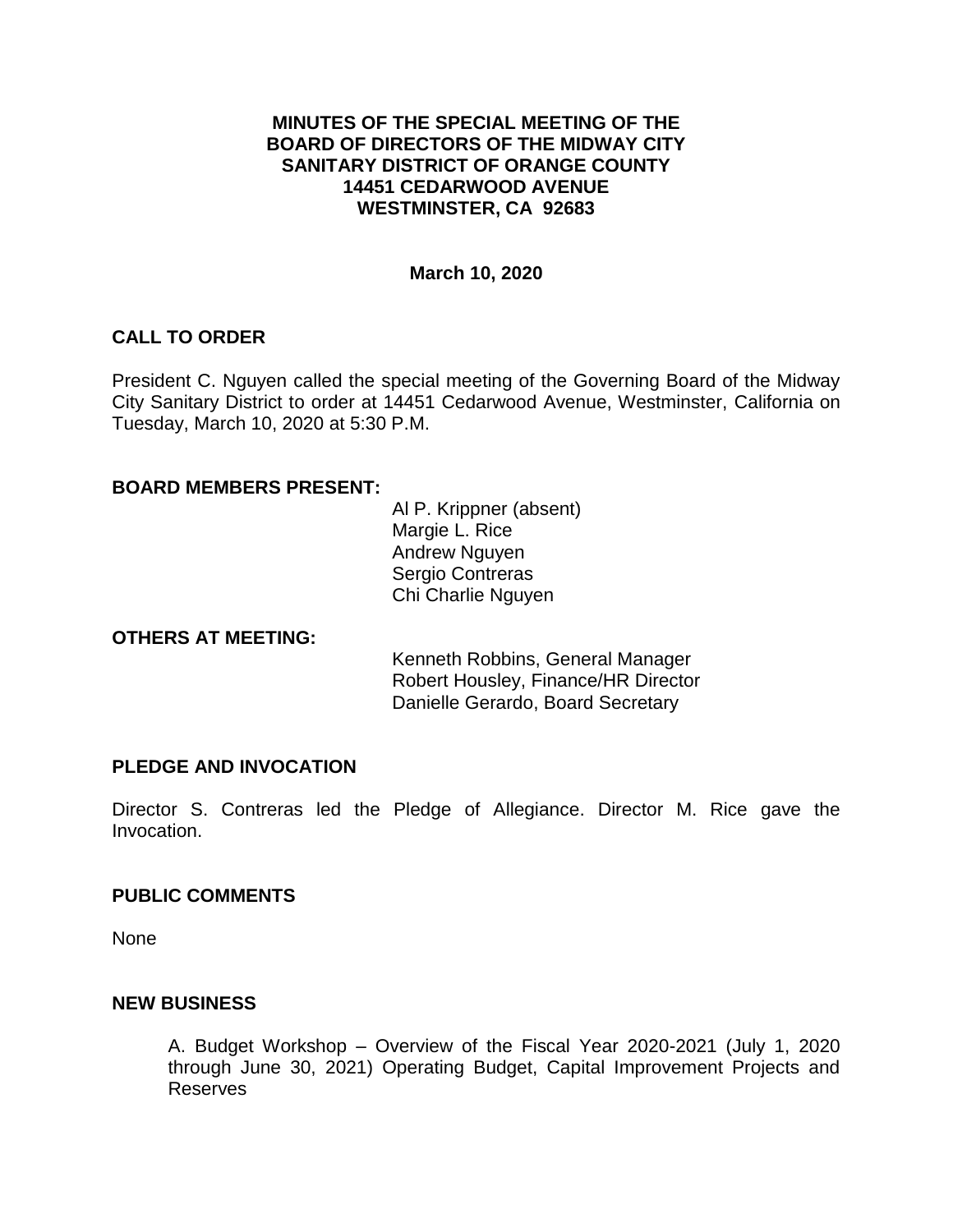Finance/HR Director R. Housley provided a power-point presentation and explained the District's budget for 2020-2021 in detail. He stated that the total residential population served by the District is about 103,984 with 20,788 residential and commercial solid waste customers and 34,893 total sewer connections.

Finance/HR Director R. Housley stated that the Districts solid waste drivers service approximately 3,888 residences per day.

The District's residential solid waste rate of \$177 per year and sewer rate of \$87 per year remain unchanged since 2006-2007. Commercial rates are tiered depending on the type of business and range from \$119.49 to \$459.96. Commercial bins from CR&R will have a potential CPI increase of 3.1% and the Orange County Landfill will have a CPI increase of 1.76%, both effective as of July 1, 2020.

The District's revenue for fiscal year 2020-2021 are expected to be \$12,652,412, with expenses at \$9,497,698, depreciation for reserves at \$1,458,000, capital outlay and improvements estimated at \$3,250,000 and possible payments towards unfunded liabilities estimated to be \$500,000, leaving a balance of \$862,714. The District's user fees account for 54.10% of its revenue, and property taxes and pass-through funds account for 32.36%.

The District's solid waste department makes up 53.27% of the District's expenses, sewer is 16.9%, administration is 21.76%, fleet maintenance is 5.17% and the Board of Directors makes up 2.89%. Salaries and wages make up 25%, benefits are 13%, residential tonnage of the black and green containers is 23%, day to day operations of the District are 23.6%, and depreciation and amortization is 15.4%. The District is debt free and continues to pay for retirement, health and unfunded liabilities as it can.

Finance/HR Director R. Housley reviewed the capital outlay and improvement budget of \$3,250,000 which is for the District's new building construction and solar project and a potential \$500,000 payment towards the District's unfunded liabilities. There is also the potential to add one front loader solid waste truck.

The District has six reserve funds specified for Operating Funds, Orange County – Midway City, Lift (Pump) Station and Sewer Lines, Vehicle Replacement, Building Equipment and Facilities and CNG Fueling Facilities with a total goal level of \$76,000,000 and are 54% funded at this time.

Finance/HR Director R. Housley stated that the District has a total of 28 employees  $-7$ in the Administration Department, 14 in Solid Waste, 4 in the Sewer Department, 3 in Fleet Maintenance, and 5 Board Members. The current Memorandum of Understanding (MOU) expires on June 30, 2021. A 3% Cost of Living Allowance (COLA) for represented employees is in the proposed budget with step increases included. The health insurance cap of \$1,875 per month remains the same and premiums for dental, life and vision insurance for employees are paid by the District. Dependents are paid for by the employee. CalPERS retirement rates for employer contributions will see minimal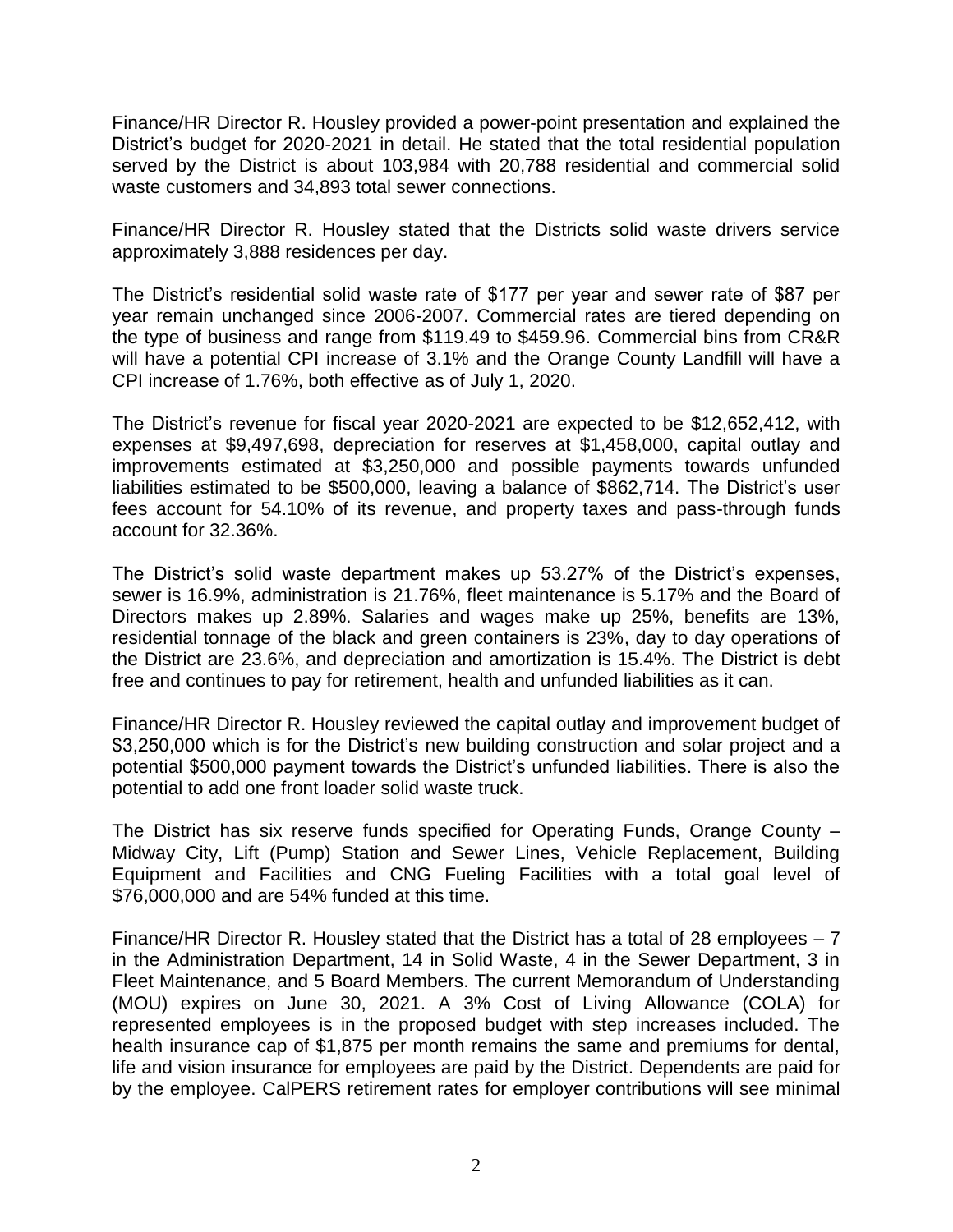increases and all employees pay 100% of their employee contribution towards CalPERS retirements. There are currently 16 employees in Tier 1 (Closed - 3% @60), 2 in Tier 2 (Classic - 2% @55) and 9 in Tier 3 (PEPRA - 2% @62).

The District will budget 2% for property taxes, user fees will remain the same, the District's 339 special agreements will be increased 2%, franchise fees will be limited to 14% and investment earnings are projected at 1.0 - 1.5%.

Residential tonnage fees from OC Waste and Recycling landfill will increase 1.76% and CR&R service will increase 3.1%. Residential solid waste black carts will increase from \$54.31 to \$55.63 – a potential increase of \$38,000 and residential organics green carts will increase from \$93.00 to \$95.88 – a potential increase of \$26,000. These expenses for residential tonnage fees continue to increase and continue to be absorbed by the District and are not passed on to the residential customer.

Finance/HR Director R. Housley stated that the next budget meeting and workshop would be held on Tuesday, April 28, 2020 and final adoption on Tuesday, May 19, 2020.

There was discussion regarding the benefit of the public radio outreach done by the Directors.

## **INFORMATIONAL ITEMS**

None

## **BOARD CONCERNS/COMMENTS**

Director A. Nguyen asked if the District purchased a new shredder.

GM K. Robbins stated that he purchased one immediately after the Board approved it.

Director M. Rice thanked Finance/HR Director R. Housley for the easy to understand and presentation of the budget.

## **GM/STAFF CONCERNS/COMMENT**

GM K. Robbins stated that the 2020 Waste Expo in New Orleans, which was originally scheduled in May, has been postponed until October.